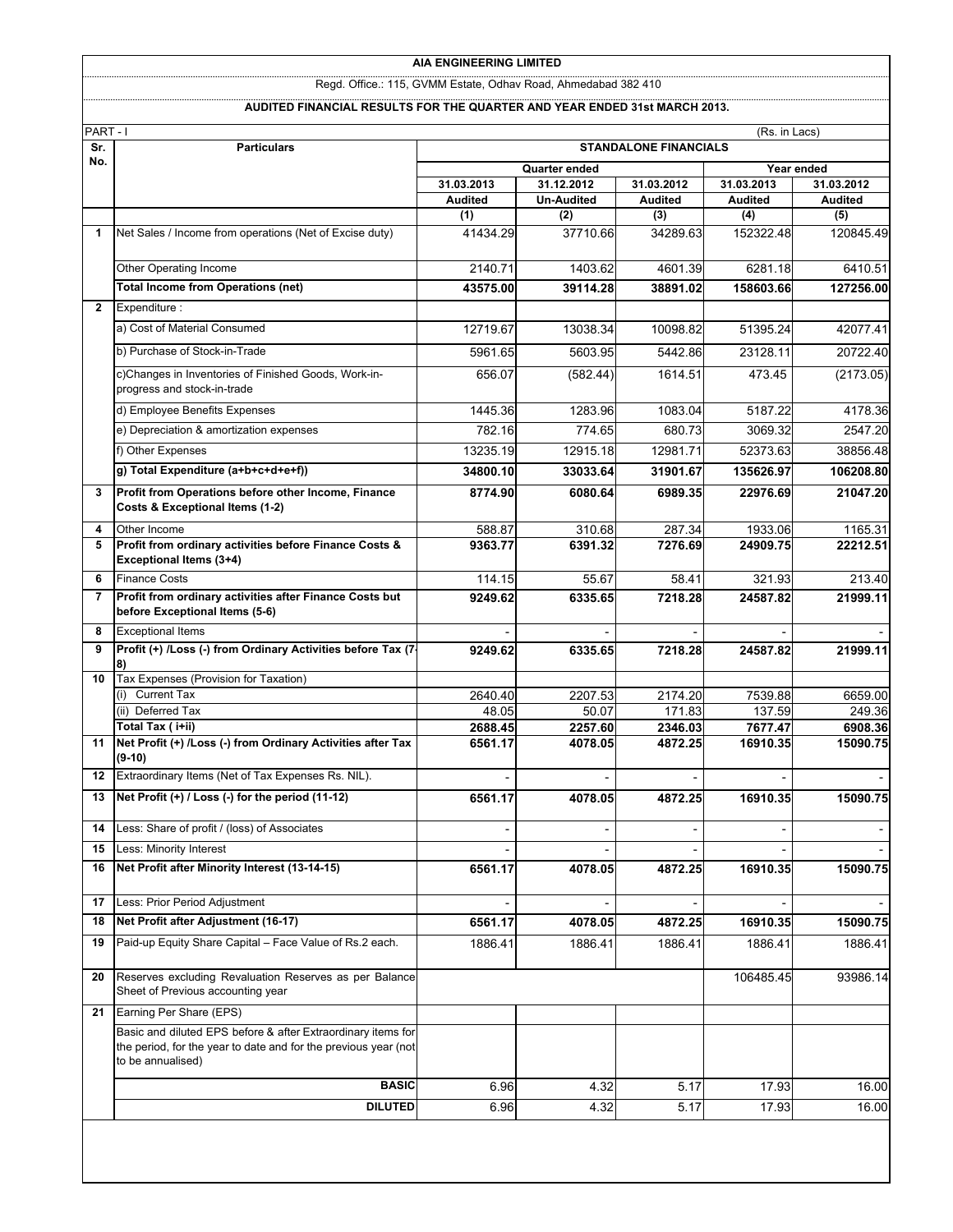# **AIA ENGINEERING LIMITED**

### Regd. Office.: 115, GVMM Estate, Odhav Road, Ahmedabad 382 410 **AUDITED FINANCIAL RESULTS FOR THE QUARTER AND YEAR ENDED 31st MARCH 2013.**

| IPART - II   |                                                                                                |                              |            |            |            |            |  |
|--------------|------------------------------------------------------------------------------------------------|------------------------------|------------|------------|------------|------------|--|
| Sr.          | <b>Particulars</b>                                                                             | <b>STANDALONE FINANCIALS</b> |            |            |            |            |  |
| No.          |                                                                                                | Quarter ended                |            |            | Year ended |            |  |
|              |                                                                                                | 31.03.2013                   | 31.12.2012 | 31.03.2012 | 31.03.2013 | 31.03.2012 |  |
| А.           | <b>PARTICULARS OF SHAREHOLDING</b>                                                             |                              |            |            |            |            |  |
| 1            | Public Shareholding                                                                            |                              |            |            |            |            |  |
|              | No. of Equity Shares                                                                           | 36171250                     | 36171250   | 36171250   | 36171250   | 36171250   |  |
|              | Percentage of Shareholding                                                                     | 38.35%                       | 38.35%     | 38.35%     | 38.35%     | 38.35%     |  |
| $\mathbf{2}$ | Promoters & Promoter group Shareholding                                                        |                              |            |            |            |            |  |
|              | (a) - Pledged/Encumbered - Number of Shares                                                    | <b>NIL</b>                   | <b>NIL</b> | <b>NIL</b> | <b>NIL</b> | <b>NIL</b> |  |
|              | - Percentage of shares (as a % of the total shareholding<br>of promoter and<br>promoter group) | N.A.                         | N.A.       | N.A.       | N.A.       | N.A.       |  |
|              | - Percentage of shares (as a % of the total share capital<br>of the Company).                  | N.A.                         | N.A.       | N.A.       | N.A.       | N.A.       |  |
|              | (b) Non-encumbered                                                                             |                              |            |            |            |            |  |
|              | - Number of Shares                                                                             | 58149120                     | 58149120   | 58149120   | 58149120   | 58149120   |  |
|              | - Percentage of shares (as a % of the total shareholding<br>of promoter and promoter group)    | 100%                         | 100%       | 100%       | 100%       | 100%       |  |
|              | - Percentage of shares (as a % of the total share capital<br>of the Company).                  | 61.65%                       | 61.65%     | 61.65%     | 61.65%     | 61.65%     |  |
|              | <b>Particulars</b>                                                                             | 3month ended 31.03.2013      |            |            |            |            |  |
| в            | <b>INVESTOR COMPLAINTS</b>                                                                     |                              |            |            |            |            |  |
|              | Pending at the beginning of the year                                                           | <b>NIL</b>                   |            |            |            |            |  |
|              | Received during the quarter                                                                    | 1                            |            |            |            |            |  |
|              | Disposed of during the quarter                                                                 | 1                            |            |            |            |            |  |
|              | Remaining unresolved at the end of the quarter                                                 | <b>NIL</b>                   |            |            |            |            |  |
|              |                                                                                                |                              |            |            |            |            |  |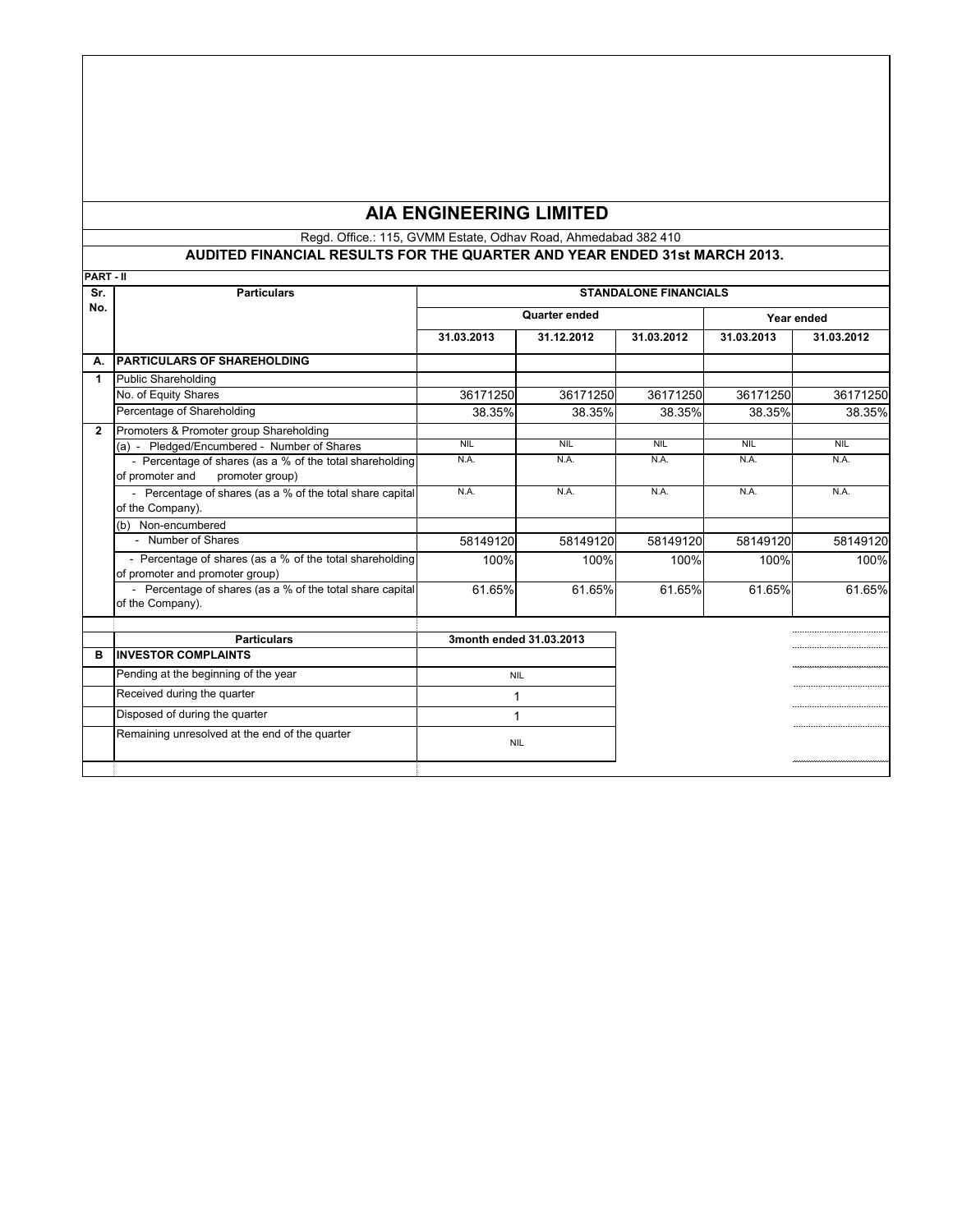|                |                                                                                                                                                      | AIA ENGINEERING LIMITED                          |                   |                                |                          |                          |
|----------------|------------------------------------------------------------------------------------------------------------------------------------------------------|--------------------------------------------------|-------------------|--------------------------------|--------------------------|--------------------------|
|                | Regd. Office.: 115, GVMM Estate, Odhav Road, Ahmedabad 382 410                                                                                       |                                                  |                   |                                |                          |                          |
|                | AUDITED FINANCIAL RESULTS FOR THE QUARTER AND YEAR ENDED 31ST MARCH 2013.                                                                            |                                                  |                   |                                |                          |                          |
| Sr.            | <b>PART - I</b><br><b>Particulars</b>                                                                                                                |                                                  |                   | <b>CONSOLIDATED FINANCIALS</b> |                          | (Rs. in Lacs)            |
| No.            |                                                                                                                                                      |                                                  |                   |                                |                          |                          |
|                |                                                                                                                                                      | <b>Quarter ended</b><br>31.03.2013<br>31.12.2012 |                   | 31.03.2012                     | 31.03.2013               | Year ended<br>31.03.2012 |
|                |                                                                                                                                                      | <b>Audited</b>                                   | <b>Un-Audited</b> | <b>Audited</b>                 | Audited                  | <b>Audited</b>           |
|                |                                                                                                                                                      | (1)                                              | (2)               | (3)                            | (4)                      | (5)                      |
| 1              | Net Sales / Income from operations (Net of Excise<br>duty)                                                                                           | 43610.20                                         | 40165.89          | 40855.15                       | 168822.81                | 135252.74                |
|                | Other Operating Income                                                                                                                               | 2137.27                                          | 1433.39           | 4604.78                        | 6308.26                  | 6413.90                  |
|                | <b>Total Income from Operations (net)</b>                                                                                                            | 45747.47                                         | 41599.28          | 45459.93                       | 175131.07                | 141666.64                |
| $\overline{2}$ | Expenditure:                                                                                                                                         |                                                  |                   |                                |                          |                          |
|                | a) Cost of Material Consumed                                                                                                                         | 17097.36                                         | 17346.13          | 14597.62                       | 68593.16                 | 58000.76                 |
|                | b) Purchase of Stock-in-Trade                                                                                                                        |                                                  |                   |                                |                          |                          |
|                | c)Changes in Inventories of Finished Goods, Work-<br>in-Progress and Stock-in-Trade                                                                  | (477.13)                                         | (3698.65)         | 3980.13                        | (3163.26)                | (3758.02)                |
|                | d) Employee Benefits Expenses                                                                                                                        | 2225.72                                          | 2016.03           | 1564.27                        | 8,089.34                 | 6488.52                  |
|                | e) Depreciation & Amortization Expenses                                                                                                              | 879.27                                           | 869.87            | 785.44                         | 3448.40                  | 2944.43                  |
|                | f) Other Expenses                                                                                                                                    | 17705.31                                         | 17665.49          | 16949.09                       | 70588.03                 | 53605.56                 |
|                | g) Total Expenditure (a+b+c+d+e+f))                                                                                                                  | 37430.53                                         | 34198.87          | 37876.55                       | 147555.67                | 117281.25                |
| 3              | Profit from Operations before other Income,<br>Finance Costs & Exceptional Items (1-2)                                                               | 8316.94                                          | 7400.41           | 7583.38                        | 27575.40                 | 24385.39                 |
| 4              | Other Income                                                                                                                                         | 568.89                                           | 446.07            | 352.52                         | 2131.94                  | 1327.31                  |
| 5              | Profit from ordinary activities before Finance<br>Costs & Exceptional Items (3+4)                                                                    | 8885.83                                          | 7846.48           | 7935.90                        | 29707.34                 | 25712.70                 |
| 6              | <b>Finance Costs</b>                                                                                                                                 | 157.77                                           | 109.76            | 108.86                         | 549.85                   | 439.18                   |
| 7              | Profit from ordinary activities after Finance<br>Costs but before Exceptional Items (5-6)                                                            | 8728.06                                          | 7736.72           | 7827.04                        | 29157.49                 | 25273.52                 |
| 8              | <b>Exceptional Items</b>                                                                                                                             |                                                  |                   |                                |                          |                          |
| 9              | Profit (+) / Loss (-) from Ordinary Activities<br>before Tax (7-8)                                                                                   | 8728.06                                          | 7736.72           | 7827.04                        | 29157.49                 | 25273.52                 |
|                | 10   Tax Expenses (Provision for Taxation)<br>(i) Current Tax                                                                                        | 2310.36                                          | 2385.31           | 2361.9                         | 7879.21                  | 6962.47                  |
|                | (ii) Deferred Tax                                                                                                                                    | 35.19                                            | 7.98              | 124.01                         | 115.95                   | 190.62                   |
|                | Total Tax (i+ii)                                                                                                                                     | 2345.55                                          | 2393.29           | 2485.91                        | 7995.16                  | 7153.09                  |
|                | 11 Net Profit (+) / Loss (-) from Ordinary                                                                                                           | 6382.51                                          | 5343.43           | 5341.13                        | 21162.33                 | 18120.43                 |
|                | <b>Activities after Tax (9-10)</b>                                                                                                                   |                                                  |                   |                                |                          |                          |
|                | 12 Extraordinary Items (Net of Tax Expenses Rs. NIL).                                                                                                |                                                  |                   |                                |                          |                          |
|                | 13   Net Profit $(+)$ / Loss (-) for the period (11-<br>12)                                                                                          | 6382.51                                          | 5343.43           | 5341.13                        | 21162.33                 | 18120.43                 |
|                | 14 Less: Share of profit / (loss) of Associates                                                                                                      | ۰                                                |                   |                                | $\overline{\phantom{a}}$ |                          |
|                | 15 Less: Minority Interest                                                                                                                           | 7.86                                             | 33.54             | 97.74                          | 80.37                    | 74.57                    |
|                | 16 Net Profit after Minority Interest (13-14-15)                                                                                                     | 6374.65                                          | 5309.89           | 5243.39                        | 21081.96                 | 18045.86                 |
|                | 17 Less: Prior Period Adjustment                                                                                                                     |                                                  |                   |                                |                          |                          |
|                | 18 Net Profit after Adjustment (16-17)<br>19 Paid-up Equity Share Capital - Face Value of Rs.2                                                       | 6374.65                                          | 5309.89           | 5243.39                        | 21081.96                 | 18045.86                 |
|                | each.                                                                                                                                                | 1886.41                                          | 1886.41           | 1886.41                        | 1886.41                  | 1886.41                  |
| 20             | Reserves excluding Revaluation Reserves as per<br>Balance Sheet of Previous accounting year                                                          |                                                  |                   |                                | 139882.08                | 121651.98                |
|                | 21 Earning Per Share (EPS)                                                                                                                           |                                                  |                   |                                |                          |                          |
|                | Basic and diluted EPS before & after Extraordinary<br>items for the period, for the year to date and for<br>the previous year (not to be annualised) |                                                  |                   |                                |                          |                          |
|                | <b>BASIC</b>                                                                                                                                         | 6.76                                             | 5.63              | 5.56                           | 22.35                    | 19.13                    |
|                | <b>DILUTED</b>                                                                                                                                       | 6.76                                             | 5.63              | 5.56                           | 22.35                    | 19.13                    |
|                |                                                                                                                                                      |                                                  |                   |                                |                          |                          |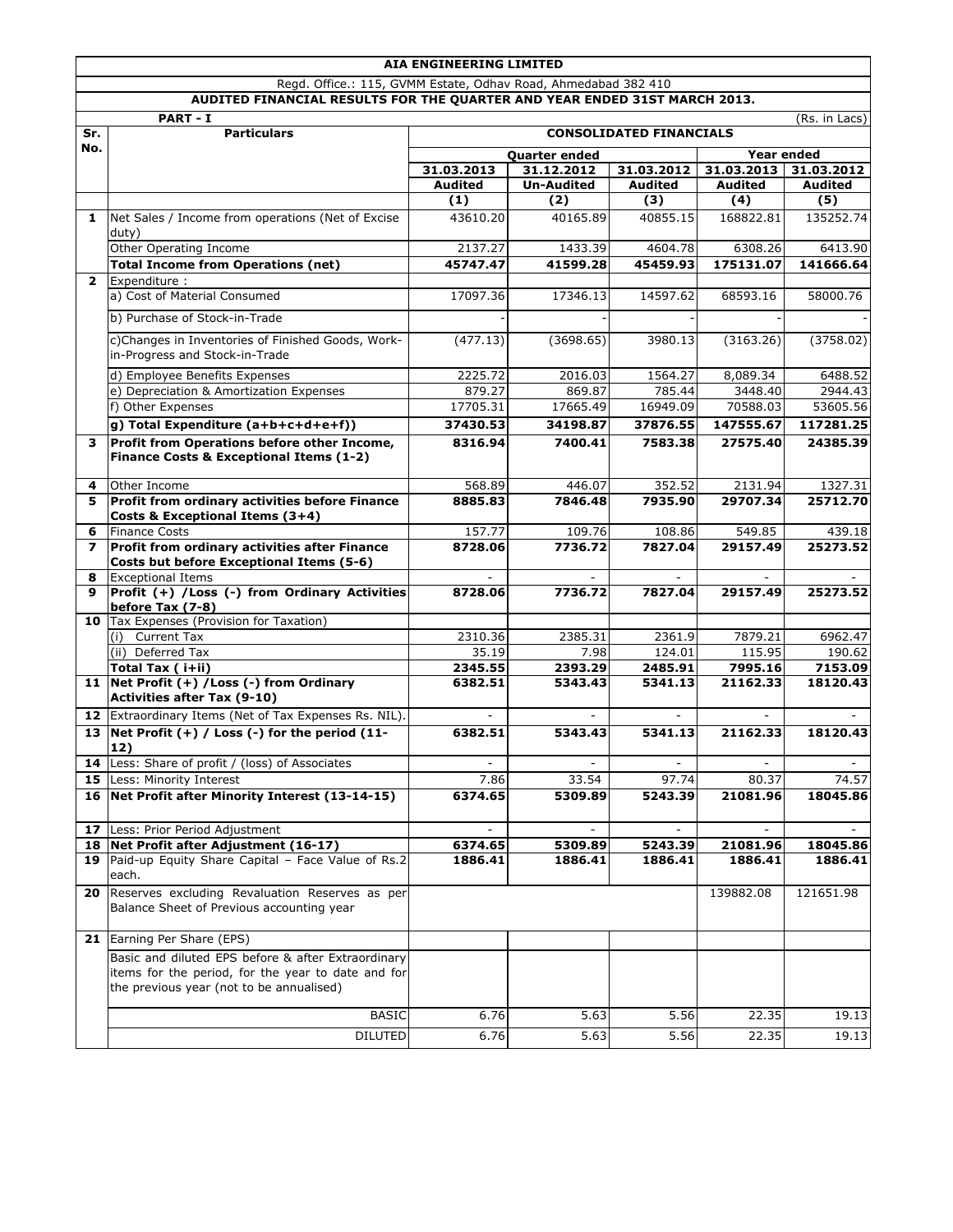# **AIA ENGINEERING LIMITED**

### Regd. Office.: 115, GVMM Estate, Odhav Road, Ahmedabad 382 410

### **AUDITED FINANCIAL RESULTS FOR THE QUARTER AND YEAR ENDED 31ST MARCH 2013**

**PART-II**

| Sr.          | <b>CONSOLIDATED FINANCIALS</b><br><b>Particulars</b>                                        |            |                      |            |            |            |  |
|--------------|---------------------------------------------------------------------------------------------|------------|----------------------|------------|------------|------------|--|
|              |                                                                                             |            |                      |            |            |            |  |
| No.          |                                                                                             |            | <b>Quarter ended</b> |            |            | Year ended |  |
|              |                                                                                             | 31.03.2013 | 31.12.2012           | 31.03.2012 | 31.03.2013 | 31.03.2012 |  |
| А.           | <b>IPARTICULARS OF SHAREHOLDING</b>                                                         |            |                      |            |            |            |  |
| 1            | <b>Public Shareholding</b>                                                                  |            |                      |            |            |            |  |
|              | No. of Equity Shares                                                                        | 36171250   | 36171250             | 36171250   | 36171250   | 36171250   |  |
|              | Percentage of Shareholding                                                                  | 38.35%     | 38.35%               | 38.35%     | 38.35%     | 38.35%     |  |
| $\mathbf{2}$ | Promoters & Promoter group Shareholding                                                     |            |                      |            |            |            |  |
|              | (a) - Pledged/Encumbered - Number of Shares                                                 | NIL        | NIL                  | NIL        | NIL        | NIL        |  |
|              | - Percentage of shares (as a % of the total shareholding<br>of promoter and promoter group) | N.A.       | N.A.                 | N.A.       | N.A.       | N.A.       |  |
|              | - Percentage of shares (as a % of the total share<br>capital of the Company).               | N.A.       | N.A.                 | N.A.       | N.A.       | N.A.       |  |
|              | Non-encumbered<br>(b)                                                                       |            |                      |            |            |            |  |
|              | - Number of Shares                                                                          | 58149120   | 58149120             | 58149120   | 58149120   | 58149120   |  |
|              | - Percentage of shares (as a % of the total shareholding<br>of promoter and promoter group) | 100%       | 100%                 | 100%       | 100%       | 100%       |  |
|              | - Percentage of shares (as a % of the total share<br>capital of the Company).               | 61.65%     | 61.65%               | 61.65%     | 61.65%     | 61.65%     |  |

|   | <b>Particulars</b>                             | 3 month ended 31.03.2013 |
|---|------------------------------------------------|--------------------------|
| в | <b>INVESTOR COMPLAINTS</b>                     |                          |
|   | Pending at the beginning of the year           | NII                      |
|   | Received during the quarter                    |                          |
|   | Disposed of during the quarter                 |                          |
|   | Remaining unresolved at the end of the quarter | NTI                      |